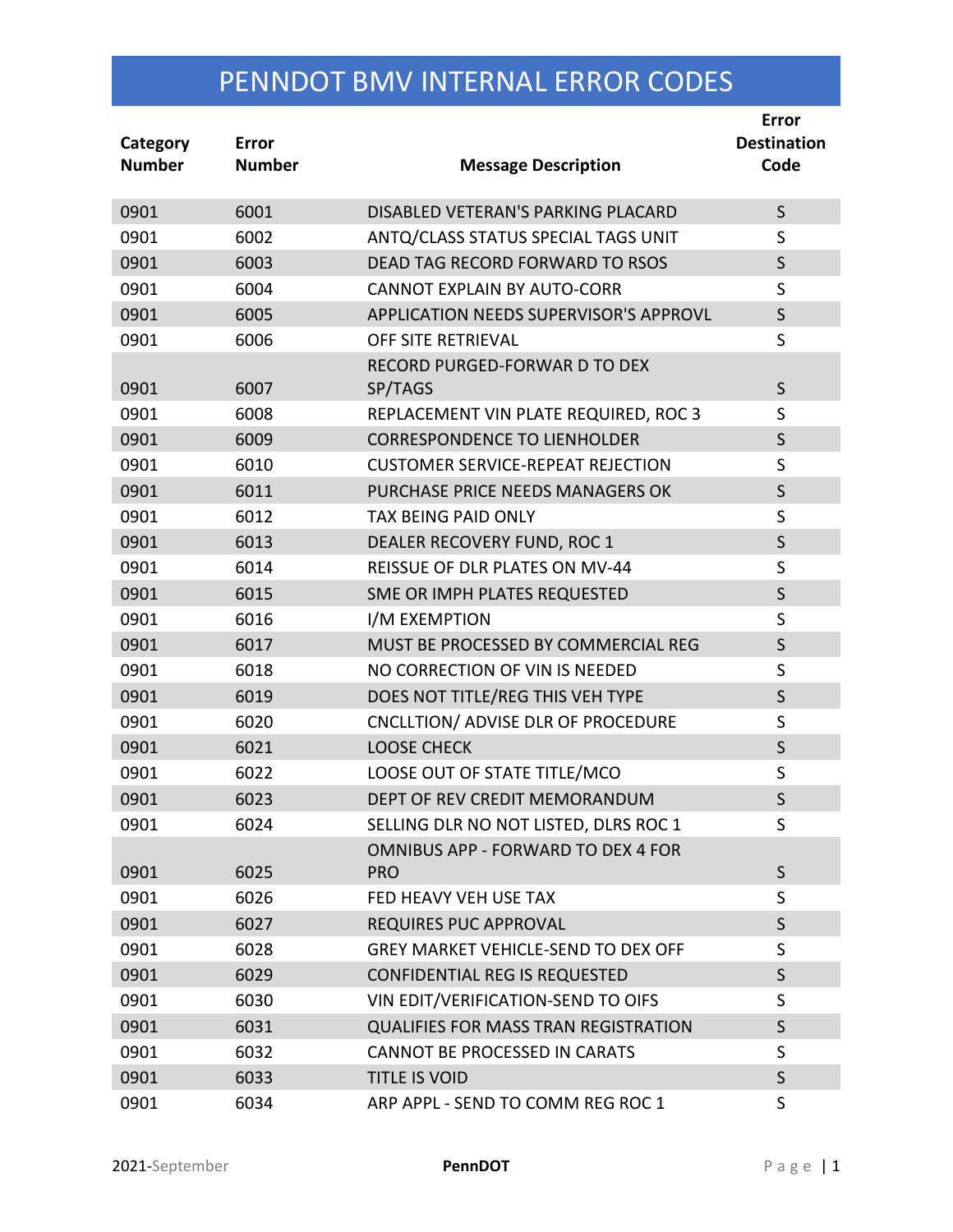| Category<br><b>Number</b> | Error<br><b>Number</b> | <b>Message Description</b>                              | <b>Error</b><br><b>Destination</b><br>Code |
|---------------------------|------------------------|---------------------------------------------------------|--------------------------------------------|
| 0901                      | 6035                   | FLEET APPL - SEND TO COMM REG ROC 1                     | $\mathsf{S}$                               |
| 0901                      | 6036                   | <b>ABANDON VEHICLE</b>                                  | S                                          |
| 0901                      | 6037                   | DEALER REG-FORWARD TO DLRS ROC 1                        | $\mathsf{S}$                               |
| 0901                      | 6038                   | <b>ONLINE OUTPUT REQUESTED</b>                          | S                                          |
| 0901                      | 6039                   | FORWARD APP TO DEX REENTRY UNIT ROC 2                   | $\mathsf S$                                |
| 0901                      | 6040                   | <b>DUNNING NOTICE</b>                                   | $\mathsf S$                                |
| 0901                      | 6041                   | <b>INVALID VIN FOR VEHICLE</b>                          | $\mathsf S$                                |
| 0901                      | 6042                   | VEH MODEL YR DOES NOT MATCH VINA                        | S                                          |
| 0901                      | 6043                   | <b>VEHICLE MAKE DOES NOT MATCH VINA</b>                 | $\mathsf{S}$                               |
| 0901                      | 6044                   | DUP VIN - SEND TO R&S ROC 3                             | S                                          |
| 0901                      | 6045                   | UNMATCHED VEH TYPE - VIN TYPE 'SDN'                     | $\mathsf S$                                |
| 0901                      | 6046                   | UNMATCHED VEH TYPE - VIN TYPE 'CP'                      | S                                          |
| 0901                      | 6047                   | UNMATCHED VEH TYPE - VIN TYPE 'TK'                      | $\mathsf S$                                |
| 0901                      | 6048                   | UNMATCHED VEH TYPE - VIN TYPE 'HR'                      | S                                          |
| 0901                      | 6049                   | UNMATCHED VEH TYPE - VIN TYPE 'CONV'                    | $\mathsf S$                                |
| 0901                      | 6050                   | UNMATCHED VEH TYPE - VIN TYPE 'TT'                      | S                                          |
| 0901                      | 6051                   | UNMATCHED VEH TYPE - VIN TYPE 'MC'                      | $\mathsf{S}$                               |
| 0901                      | 6052                   | GL (GLIDER) REFER TO SSU ROC 3                          | S                                          |
| 0901                      | 6053                   | VEH MAKE NOT ON CODES TABLE                             | $\mathsf{S}$                               |
|                           |                        | REVENUE CREDIT MEMO SEND TO FAME ROC                    |                                            |
| 0901                      | 6054                   | 3                                                       | $\sf S$                                    |
| 0901                      | 6055                   | F STOP FORWARD APPLICATION TO FR                        | $\mathsf S$                                |
| 0901                      | 6056                   | <b>I-STOP REGISTRATION REVOCATION</b>                   | $\mathsf S$                                |
| 0901                      | 6057                   | <b>CORRECT ODOMETER MILES NON- BUREAU</b><br><b>ERR</b> | S                                          |
| 0901                      | 6058                   | PA UNIV (TAG TYPE 25)                                   | S                                          |
| 0901                      | 6059                   | MV-549 ATTACHED, SEND TO RM ROC-2                       | S                                          |
| 0901                      | 6060                   | SCHOOL BUS TAG SENT TO ROC-2                            | S                                          |
| 0901                      | 6061                   | MUN GOVT TAG 21 TO DEX SPECIAL TAG                      | S                                          |
| 0901                      | 6062                   | SP ORG PLATE REQUESTED, ROC-3                           | S                                          |
| 0901                      | 6063                   | VEHICLE RECORD SHOWS "Y" STOP, ROC-3                    | $\mathsf{S}$                               |
| 0901                      | 6064                   | <b>CARNIVAL TAG REQUESTED - ROC-3</b>                   | S                                          |
| 0901                      | 6065                   | PERSONALIZED PLATE HAS BEEN REQUESTED                   | S                                          |
| 0901                      | 6068                   | APPLICATION UNDER REVIEW, O.R.M. ROC-4                  | S                                          |
| 0901                      | 6069                   | ATV TITLE, SEND TO FAME, ROC-3                          | S                                          |
| 0901                      | 6070                   | NO MATCH SELLING DIN FORWRD DLR AUDIT                   | S                                          |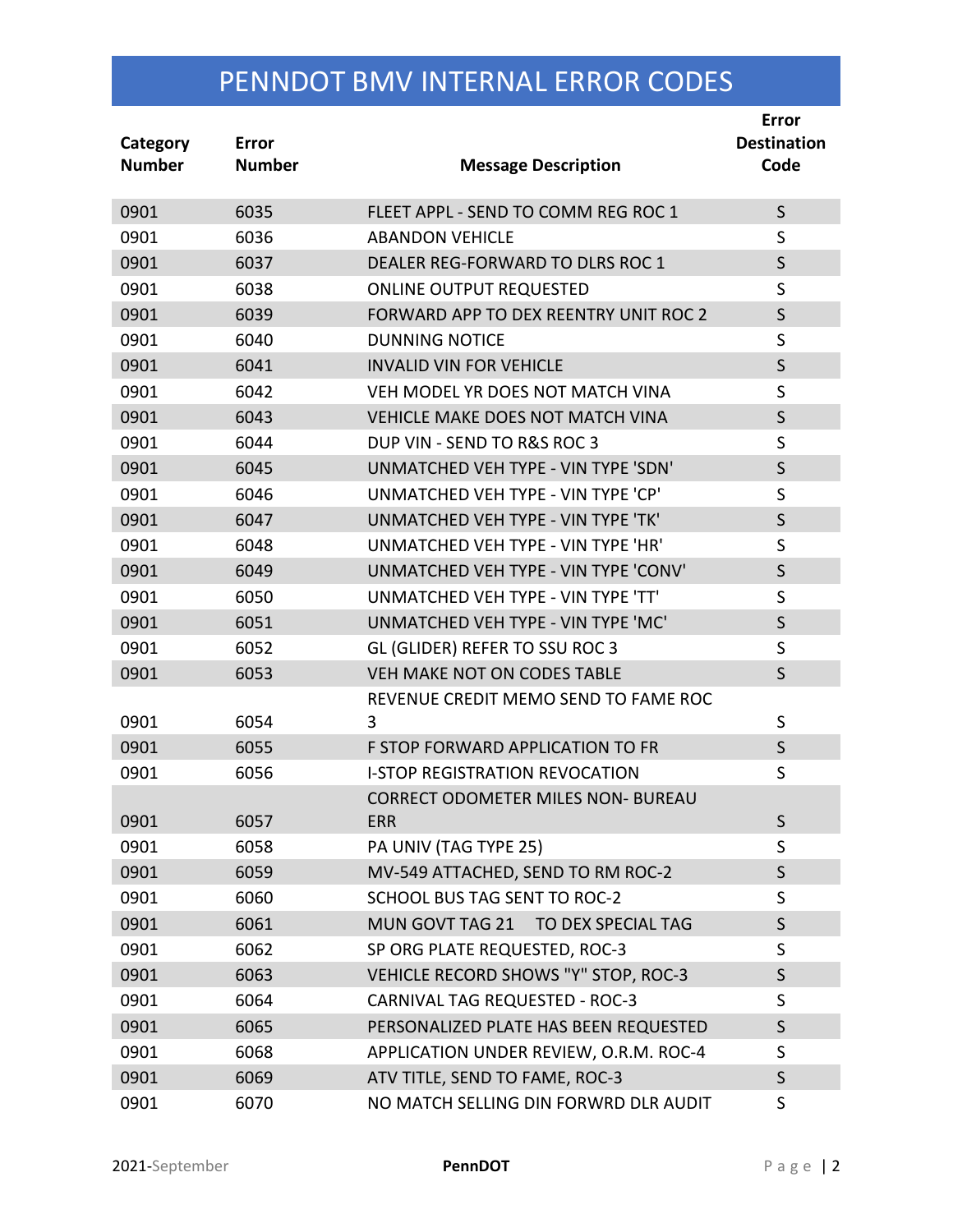| Category<br><b>Number</b> | Error<br><b>Number</b> | <b>Message Description</b>                    | Error<br><b>Destination</b><br>Code |
|---------------------------|------------------------|-----------------------------------------------|-------------------------------------|
| 0901                      | 6071                   | REMOVED FROM FRONT END, ROC-2                 | $\mathsf{S}$                        |
| 0901                      | 6072                   | FORWARD TO INSURANCE COMMISSION               | S                                   |
| 0901                      | 6073                   | RECOVERED THEFT APP FORWARD TO ROC 3          | $\mathsf{S}$                        |
|                           |                        | <b>CONTRACT AWARD-KEYSTONE BLDG 7TH</b>       |                                     |
| 0901                      | 6074                   | <b>FLOOR</b>                                  | S                                   |
| 0901                      | 6075                   | <b>COMPTROLLER-KEYSTONEBLDG 9TH FLOOR</b>     | $\mathsf S$                         |
| 0901                      | 6076                   | <b>WRKMANS COMP-L&amp;I-CAMERON ST</b>        | S                                   |
| 0901                      | 6077                   | FORWARD APP TO DEALER UNIT ROC 1              | $\mathsf{S}$                        |
| 0901                      | 6078                   | FORWARDED TO DEX STAFF OFFICE                 | S                                   |
| 0901                      | 6079                   | FORWARDED TO RCS STAFF OFFICE                 | $\mathsf S$                         |
| 0901                      | 6080                   | <b>GREY MARKET-MESSENGER SERVICES</b>         | S                                   |
| 0901                      | 6081                   | NO TAG ON CARATS RECORD SEND TO RSOS          | $\mathsf{S}$                        |
| 0901                      | 6082                   | UNMATCHED VEH TYPE - VIN TYPE 'NEV'           | S                                   |
| 0901                      | 6083                   | <b>MAKE NOT IN NCIC MANUAL</b>                | A                                   |
| 0901                      | 6084                   | INVALID VIN ON PA TITLE, FWD TO RSOS          | S                                   |
| 0901                      | 6100                   | NMVTIS VERIF RESULTED IN ERROR                | $\overline{O}$                      |
| 0901                      | 6101                   | NMVTIS VERIF TIMED OUT                        | O                                   |
| 0901                      | 6102                   | <b>VERIFY CARATS DATA TO NMVTIS DATA</b>      | $\mathsf{O}$                        |
| 0901                      | 6103                   | <b>RESOLVE NMVTIS ERRORS</b>                  | O                                   |
| 0901                      | 6104                   | NMVTIS - VEHICLE REPORTED AS STOLEN           | $\overline{O}$                      |
| 0901                      | 6105                   | NMVTIS - MULTIPLE VIN POINTERS FOUND          | O                                   |
| 0901                      | 6106                   | NMVTIS CSOT FLAG-ROUTE TO SUPERVISOR          | $\mathsf{O}$                        |
| 0901                      | 6107                   | NMVTIS CSOT FLAG-CALL PDOT NMVTIS HELP        | O                                   |
|                           |                        | <b>BROKEN POINTER CONTACT AAMVA HELP</b>      |                                     |
| 0901                      | 6108                   | <b>DESK</b>                                   | $\circ$                             |
| 0901                      | 6109                   | <b>OVERRIDE NOT APPLICABLE</b>                | N                                   |
| 0901                      | 6110                   | NMVTIS ERROR-UNABLE PROCESS- TO RSOS          | $\mathsf{S}$                        |
| 0901                      | 6111                   | DUP REG STKR REFUND                           | S                                   |
| 0901                      | 6200                   | <b>INVALID MODEL YEAR FOR VINTAGE PLATES</b>  | O                                   |
| 0901                      | 6664                   | TAG TYPE 23 OR 33 REQUESTED, ROC-2            | S                                   |
| 0901                      | 6665                   | AGENT NUMBER NOT LISTED, ROC-1                | $\mathsf{S}$                        |
| 0901                      | 6666                   | <b>UNCLAIMED AUTOCORR</b>                     | S                                   |
| 0901                      | 6667                   | NO RECORD OF VEHICLE ON SYSTEM                | O                                   |
| 0901                      | 6668                   | REISSUE OF SPECIAL PLATE, ROC-2               | S                                   |
| 0901                      | 6669                   | ATV/SNOWMOBILE FORWARD TO DCNR<br><b>UNIT</b> | O                                   |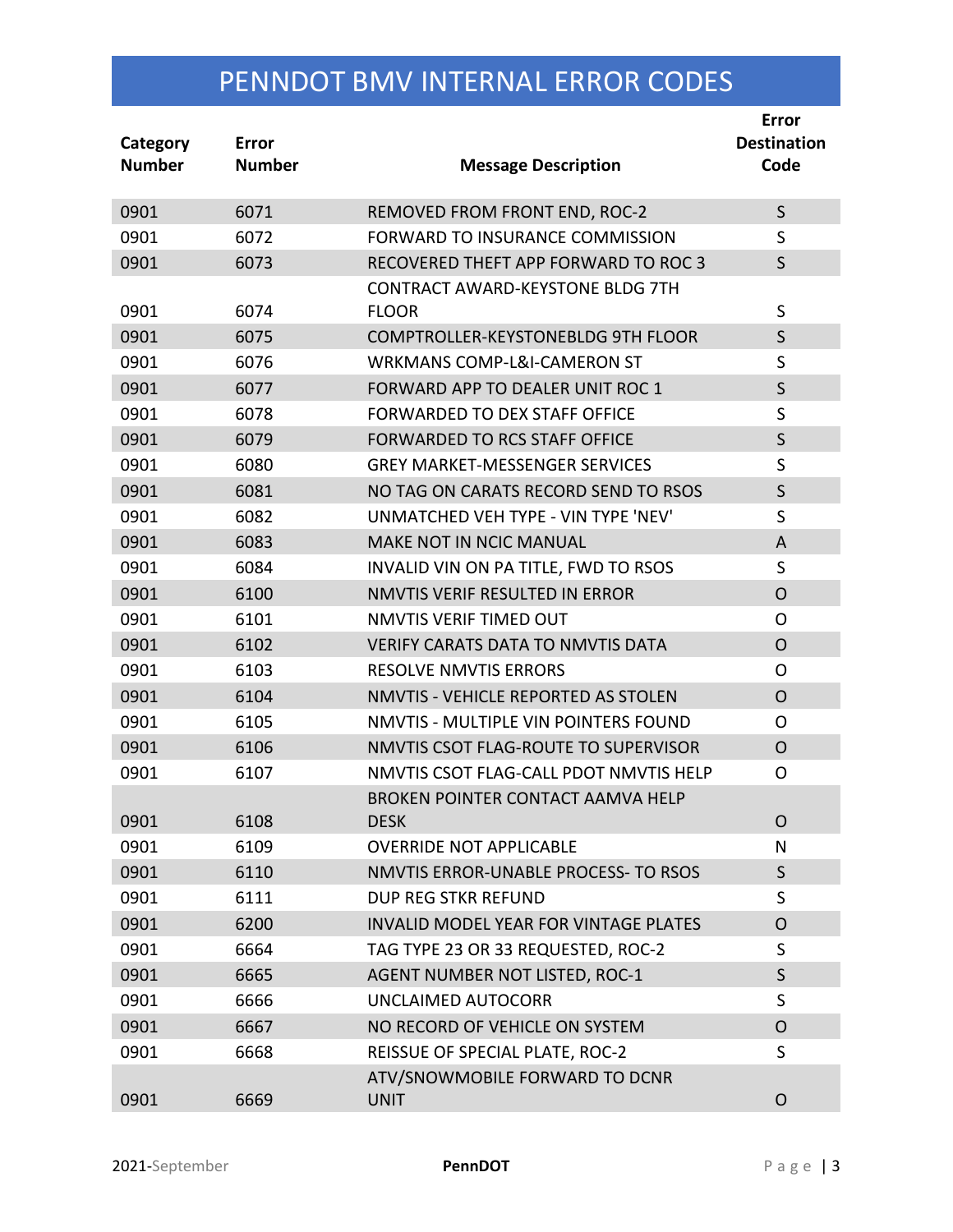| Category<br><b>Number</b> | Error<br><b>Number</b> | <b>Message Description</b>                | <b>Error</b><br><b>Destination</b><br>Code |
|---------------------------|------------------------|-------------------------------------------|--------------------------------------------|
| 0901                      | 6670                   | WID NEEDS CLOSED GIVE TO SUPRVISOR        | S                                          |
| 0901                      | 6671                   | CANCEL MH, DEX STAFF, ROC 2               | $\mathsf{S}$                               |
| 0901                      | 6672                   | B-STOP, SEND TO CUST SVC UNIT, ROC-3      | S                                          |
| 0901                      | 6673                   | C-STOP, UNDER PAYMT OF CAT FUND, ROC-2    | $\mathsf{S}$                               |
| 0901                      | 6674                   | E-STOP, FORWARD TO DEALER UNIT            | S                                          |
| 0901                      | 6675                   | H-STOP, SEND TO CUST SVC UNIT, ROC-3      | $\mathsf{S}$                               |
| 0901                      | 6676                   | A-STOP, FORWARD TO RETURN CHECK UNIT      | S                                          |
| 0901                      | 6677                   | M-STOP, MOBL HOME TO REAL ESTAT, ROC-2    | $\mathsf{S}$                               |
| 0901                      | 6678                   | O-STOP, SEND TO ROC-2                     | S                                          |
| 0901                      | 6679                   | K-STOP, SEND TO PSP, ROC-3                | $\mathsf{S}$                               |
| 0901                      | 6680                   | S-STOP - STOLEN VEH, SEND TO ORM ROC 4    | S                                          |
| 0901                      | 6681                   | DUP TAG, SEND TO RESEARCH & OP, ROC 3     | $\mathsf{S}$                               |
| 0901                      | 6682                   | F-STOP, SEND TO TRAFFIC SFTY, ROC-2       | S                                          |
| 0901                      | 6683                   | I-STOP, SEND TO D.L. INS CERTIF, ROC-2    | $\mathsf{S}$                               |
| 0901                      | 6684                   | TAG TYPE NOT FOUND -CARATS SPPT ROC 3     | S                                          |
| 0901                      | 6685                   | BODY TYPE NOT FOUND, SEND TO DEX STAFF    | $\mathsf{S}$                               |
| 0901                      | 6686                   | COMM REG STOP - ROC 1                     | S                                          |
| 0901                      | 6687                   | <b>NON-PA TITLE INDICATOR ROC-2</b>       | $\mathsf{S}$                               |
| 0901                      | 6688                   | IN-TRANSIT TAG FORWA RD TO DLRS ROC 1     | S                                          |
| 0901                      | 6689                   | OUT OF COUNTRY ADDRESS - DEX STAFF OFF    | $\mathsf{S}$                               |
| 0901                      | 6690                   | PHILA SALES TAX-DEX STAFF OFFICE ROC 2    | S                                          |
| 0901                      | 6691                   | DL \$\$ FRWD TO DEX ROC 2 FOR CK EXCHNG   | $\mathsf{S}$                               |
| 0901                      | 6692                   | REVIEW APPLICATIONS-FORWARD TO ROC-3      | S                                          |
| 0901                      | 6693                   | D STOP, FORWARD TO SPEC SVC UNIT ROC-3    | S                                          |
|                           |                        | REFUND-FORWARD APP TO REFUND UNIT         |                                            |
| 0901                      | 6694                   | ROC3                                      | S                                          |
| 0901                      | 6695                   | DEP DAY CLOSING- CARATS SUPPORT ROC 3     | $\mathsf{S}$                               |
| 0901                      | 6696                   | MV16 CANCELLATION, FORWARD TO ROC-2       | S                                          |
| 0901                      | 6697                   | MOTORCYCLE DECAL REQUESTED TO ROC-3       | S                                          |
| 0901                      | 6698                   | <b>VERIFY INS INFO - SEND TO FR ROC 2</b> | S                                          |
| 0901                      | 6699                   | FR CLOSE WID TO ROC-2                     | $\mathsf{S}$                               |
| 0901                      | 6700                   | FR UNUSED FEES-REFUND UNIT ROC 3          | S                                          |
| 0901                      | 6701                   | DL WORK-NO FEES-SEND TO ROC-3             | $\mathsf{S}$                               |
| 0901                      | 6702                   | RENEWAL HELD IN FR PEND REST              | S                                          |
| 0901                      | 6703                   | FR RE-ENRTY APP, FORWARD TO FR-ROC 2      | S                                          |
| 0901                      | 6704                   | <b>FORWARD TO LEGAL-ROC 3</b>             | S                                          |